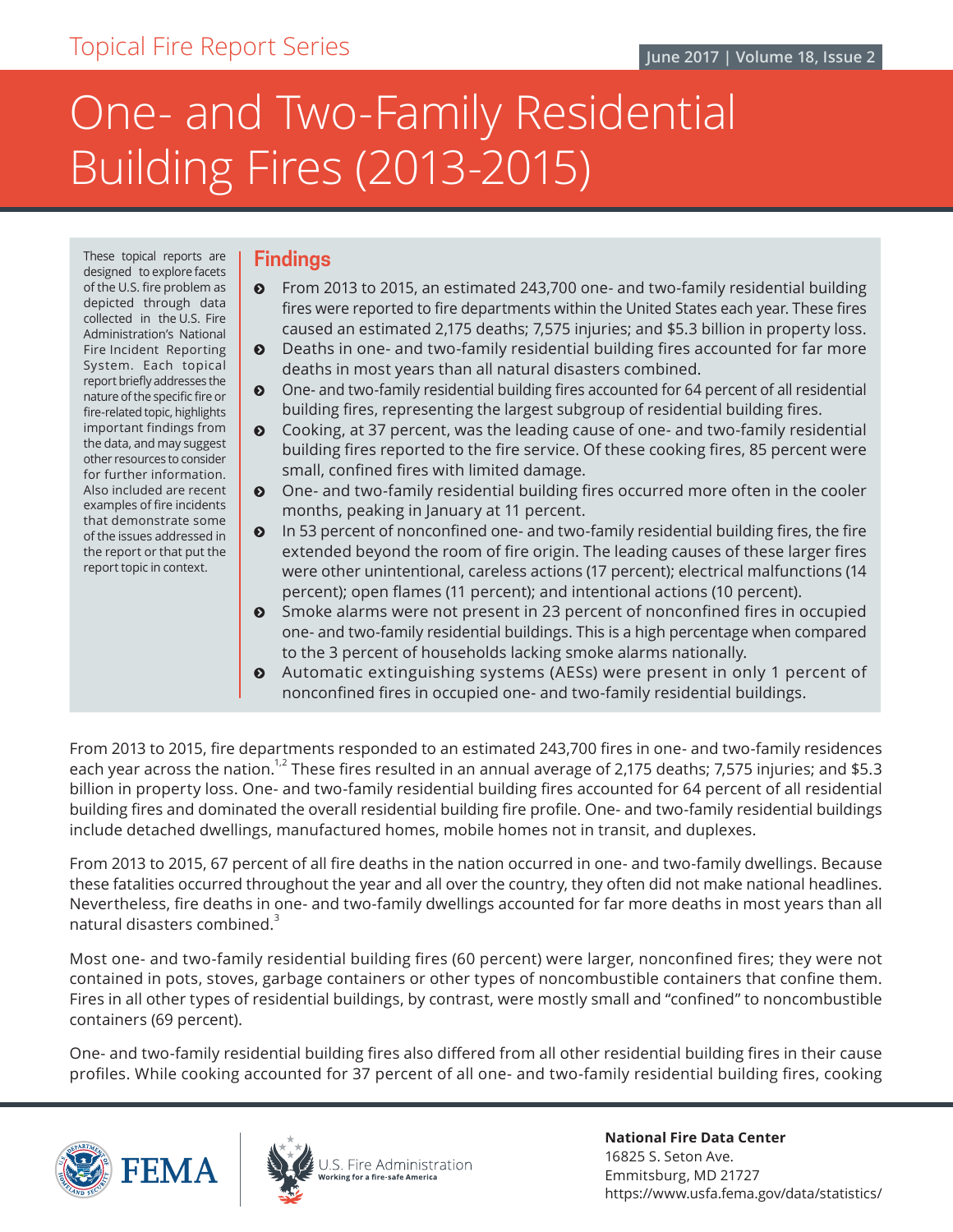played a much larger role in all other types of residential building fires, accounting for 71 percent of fires. However, heating and electrical malfunctions, such as short circuits, arcing and the like, played a larger role in one- and two-family residential building fires than in all other types of residential building fires.

This current topical report is an update to the "One- and Two-Family Residential Building Fires (2012-2014)" (Volume 17, Issue 2) topical report, which was released in June 2016. As part of a series of topical reports that address fires in the major residential building types, the remainder of this report addresses the characteristics of one- and two-family residential building fires as reported to the National Fire Incident Reporting System (NFIRS). The focus is on fires reported from 2013 to 2015, the most current data available at the time of the analysis. $^4$  This data is useful by itself and as a point of comparison with other residential building categories. Comparisons to multifamily residential building fires noted throughout the report are based on analyses from the "Multifamily Residential Building Fires (2013-2015)" (Volume 18, Issue 3) topical report. $5$ 

For the purpose of this report, the terms "residential fires" and "one- and two-family fires" are synonymous with "residential building fires" and "one- and two-family residential building fires," respectively. "One- and two-family fires" is used throughout the body of this report; the findings, tables, charts, headings and endnotes reflect the full category, "one- and two-family residential building fires."

## **Type of fire**

Building fires are divided into two classes of severity in the NFIRS: "confined fires," which are fires confined to certain types of equipment or objects, and "nonconfined fires," which are fires that are not confined to certain types of equipment or objects. Confined building fires are small fire incidents that are limited in extent, staying within pots, fireplaces or certain other noncombustible containers. Confined fires rarely result in serious injury or large content loss, and they are expected to have no significant accompanying property loss due to flame damage.

Of the two classes of severity, nonconfined fires accounted for 60 percent of one- and two-family fires. The smaller, confined fires accounted for the remaining 40 percent. Cooking fires were the predominant type of confined fires in one- and two-family dwellings, as they were in most residential occupancies (Table 1).

| Table 1. One- and two-family residential building fires by type of incident (2013-2015) |                |  |
|-----------------------------------------------------------------------------------------|----------------|--|
| <b>Incident Type</b>                                                                    | <b>Percent</b> |  |
| Nonconfined fires                                                                       | 59.8           |  |
| Confined fires                                                                          | 40.2           |  |
| Cooking fire, confined to container                                                     | 25.8           |  |
| Chimney or flue fire, confined to chimney or flue                                       | 7.6            |  |
| Incinerator overload or malfunction, fire confined                                      | 0.2            |  |
| Fuel burner/boiler malfunction, fire confined                                           | 2.2            |  |
| Commercial compactor fire, confined to rubbish                                          | 0.0            |  |
| Trash or rubbish fire, contained                                                        | 4.4            |  |
| Total                                                                                   | 100.0          |  |

Source: NFIRS 5.0.

## **Loss measures**

[Table 2](#page-2-0) presents losses, averaged over the three-year period from 2013 to 2015, of reported one- and two-family fires and all other residential fires.<sup>8</sup> The average number of fatalities per 1,000 fires and average dollar loss per fire for one- and two-family fires were about two times as high as the same loss measures for all other residential building fires. In addition, all of the average loss measures associated with nonconfined one- and two-family fires were notably higher than the same loss measures for confined one- and two-family fires. This can be expected, however, as nonconfined fires are generally larger fires that often result in serious injuries and more content loss.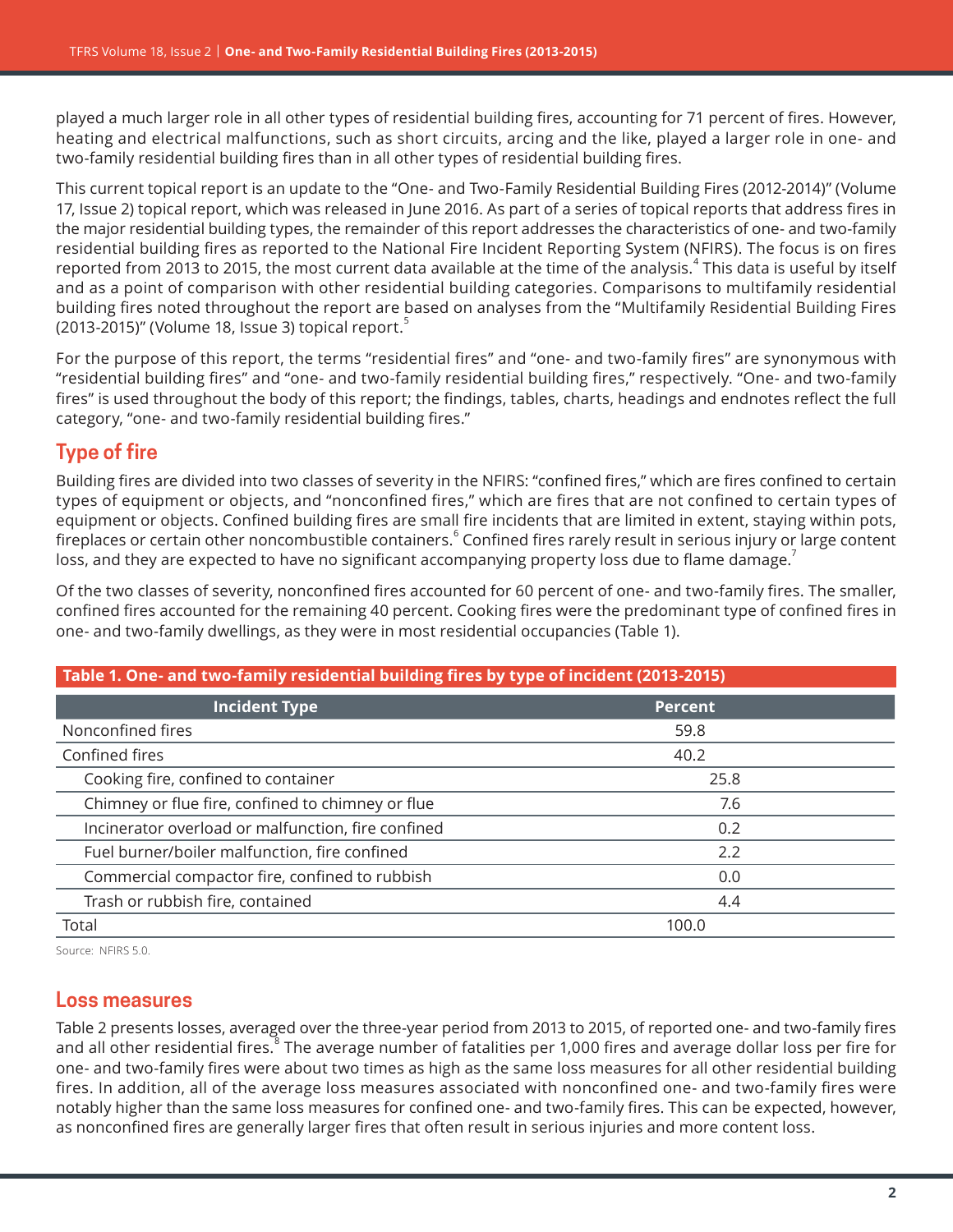<span id="page-2-0"></span>

| Table 2. Loss measures for one- and two-family residential building fires (three-year average, 2013-2015) |                                                                         |                                                                            |                                                                            |
|-----------------------------------------------------------------------------------------------------------|-------------------------------------------------------------------------|----------------------------------------------------------------------------|----------------------------------------------------------------------------|
| One-and<br>two-family<br>residential<br>building fires                                                    | <b>Confined one-</b><br>and two-family<br>residential<br>building fires | <b>Nonconfined one-</b><br>and two-family<br>residential<br>building fires | <b>Residential</b><br>building fires<br>(excluding one-<br>and two-family) |
|                                                                                                           |                                                                         |                                                                            |                                                                            |
| 7.0                                                                                                       | 0.0                                                                     | 11.6                                                                       | 3.0                                                                        |
| 25.8                                                                                                      | 5.9                                                                     | 39.2                                                                       | 26.9                                                                       |
| \$19,730                                                                                                  | \$230                                                                   | \$32,820                                                                   | \$11,660                                                                   |
|                                                                                                           |                                                                         |                                                                            |                                                                            |

Notes: 1. Average loss for fatalities and injuries is computed per 1,000 fires; average dollar loss is computed per fire and rounded to the nearest \$10.

2. The 2013 and 2014 dollar-loss values were adjusted to 2015 dollars.

## **When one- and two-family residential building fires occur**

As shown in Figure 1, one- and two-family fires occurred most frequently in the early evening hours, peaking during dinner from 5 to 8 p.m., when cooking fire incidence was high.<sup>9,10</sup> Cooking fires, discussed later in the "Causes of one- and two-family residential building fires" section, accounted for 37 percent of one- and two-family fires. Fires then declined throughout the night, reaching the lowest point during the early morning hours from 4 to 7 a.m.



**Figure 1. One- and two-family residential building fires by time of alarm (2013-2015)**

Source: NFIRS 5.0. Note: Total does not add up to 100 percent due to rounding.

Figure 2 illustrates that one- and two-family fire incidence was higher in the cooler months, peaking in January at 11 percent. Winter peaks are often explained by the increase in heating fires. The increase in fires in the cooler months may also be the result of more indoor activities in general, as well as more indoor seasonal and holiday activities. During the spring and summer months, the fire incidence generally declined, reaching a low in September.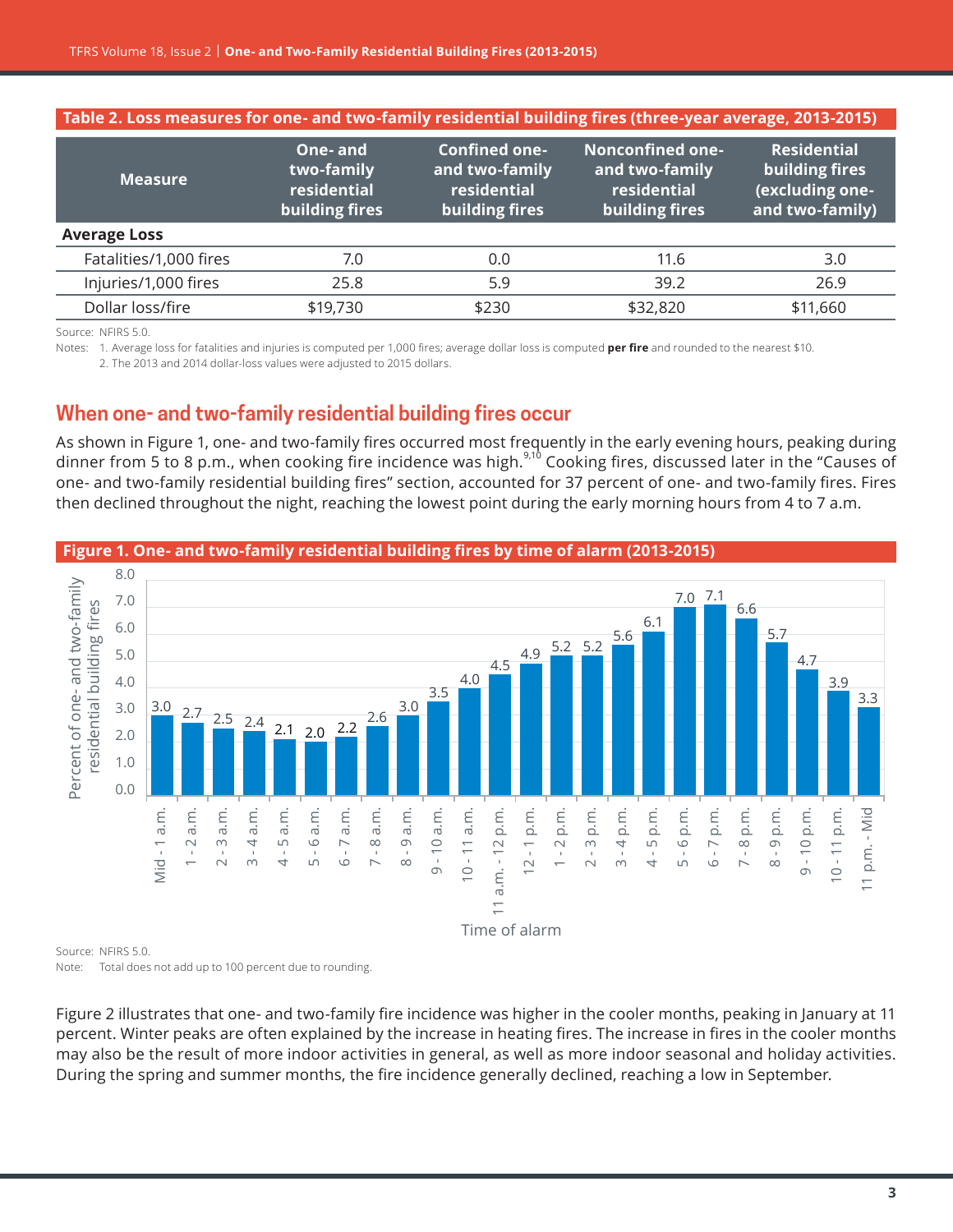

#### **Figure 2. One- and two-family residential building fires by month (2013-2015)**

Note: Total does not add up to 100 percent due to rounding.

## **Causes of one- and two-family residential building fires**

Cooking was the leading cause of one- and two-family fires and accounted for 37 percent of all one- and two-family fires, as shown in Table 3.<sup>11</sup> Of these cooking fires, 85 percent were small, confined fires with limited damage.

Heating, at 16 percent, was the second leading cause of one- and two-family fires. The next four causes combined accounted for 27 percent of one- and two-family fires: fires caused by electrical malfunctions, such as short circuits and wiring problems (8 percent); other unintentional, careless actions, a miscellaneous group (8 percent); open flames that resulted from candles, matches and the like (6 percent); and intentional actions (5 percent).<sup>12</sup>

| Table 3. Leading causes of one- and two-family residential building fires (2013-2015) |                                          |  |
|---------------------------------------------------------------------------------------|------------------------------------------|--|
| Cause                                                                                 | <b>Percent</b><br>(unknowns apportioned) |  |
| Cooking                                                                               | 37.3                                     |  |
| Heating                                                                               | 15.9                                     |  |
| Electrical malfunction                                                                | 8.4                                      |  |
| Other unintentional, careless                                                         | 7.6                                      |  |
| Open flame                                                                            | 5.5                                      |  |
| Intentional                                                                           | 5.2                                      |  |

Source: NFIRS 5.0.

There was a striking difference between one- and two-family and all other residential occupancies in the prevalence of cooking as a fire cause. While cooking accounted for 37 percent of one- and two-family fires, it accounted for 74 percent of multifamily residential building fires and 58 percent of other residential building fires.<sup>13</sup> The most persuasive explanation for this difference may be that the smaller, confined fires in one- and two-family dwellings are not reported as often to fire departments. They are small and contained, and they often do not cause much damage. In addition, if it is activated, only the residents hear the smoke alarm. However, these same confined fires in multifamily residences may be reported if someone else in the complex hears the alarm or smells the smoke. Alternatively, if it is a newer complex, the alarms may be connected to the building alarm system, and the fire department may automatically be called.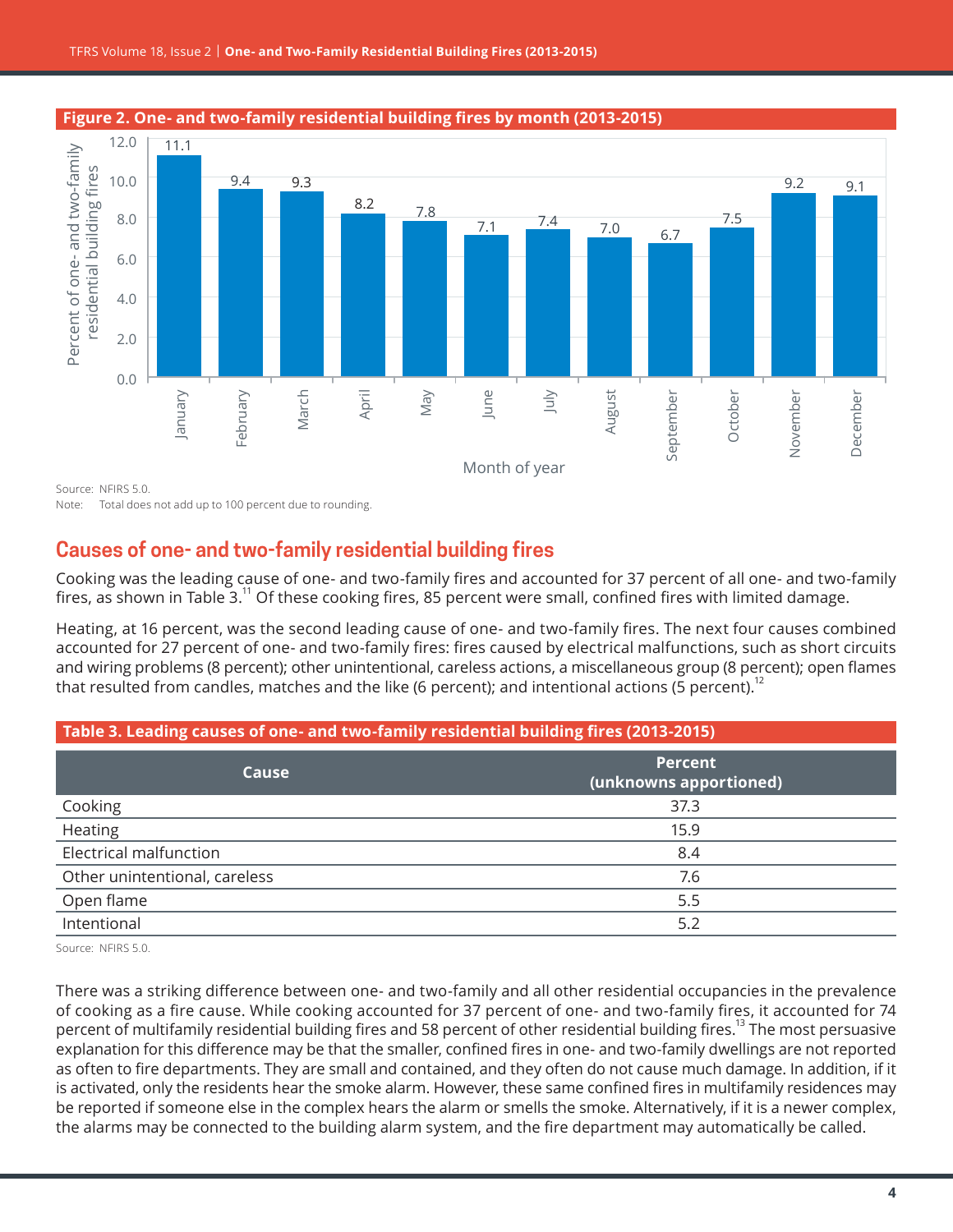Heating and electrical malfunctions played a larger role in one- and two-family fires than in multifamily fires. One reason for this may be that many one- and two-family residential buildings have fireplaces, chimneys and fireplacerelated equipment that most other types of residential properties do not have.<sup>14</sup>

A strong relationship between housing age and the rate of electrical fires has been observed, with housing over 40 years old having the strongest association with electrical distribution fires.<sup>15,16</sup> As of 2015, the median age of one- and two-family housing was over 35 years. With more than half of the housing stock older than 35 years, electrical issues are an increasingly larger player in residential fires.<sup>17</sup> In addition, a 2008 study concluded that there are three major areas in older properties that contribute to compromised electrical systems: the effects of aging on the wiring itself, misuse and abuse of the electrical components, and noncode-compliant installations.<sup>18</sup> Codes, including the National Electrical Code®, are comprehensive and standard in nearly every community. "Noncode" improvements or changes, however, are difficult to track and, therefore, difficult to enforce.

## **Fire spread in one- and two-family residential building fires**

In 46 percent of one- and two-family fires, the fire was limited to the object of origin (Figure 3). Included in these fires are those coded as "confined fires" in the NFIRS. Additionally, 32 percent of the fires extended beyond the room of origin.



Source: NFIRS 5.0.

Note: Total does not add up to 100 percent due to rounding.

## **Confined fires**

The NFIRS allows abbreviated reporting for smaller, confined fires, and many details of these fires are not required to be reported. It is important to note that not all fires where the extent of fire spread is limited to the object of origin are counted as NFIRS confined fires.<sup>19</sup> For example, a fire in which the fire spread is limited to a mattress or clothes dryer is not defined as a "confined fire" in the NFIRS because of the greater potential for spread. Unlike fires in pots or chimneys, there is no container to stop the fire, even though the fire did not spread beyond the object of origin.

As previously discussed, however, it is known that confined fires accounted for 40 percent of all one- and two-family fires. Cooking fires — those cooking fires confined to a pot or the oven, for example — accounted for 64 percent of these confined fires (Table 1).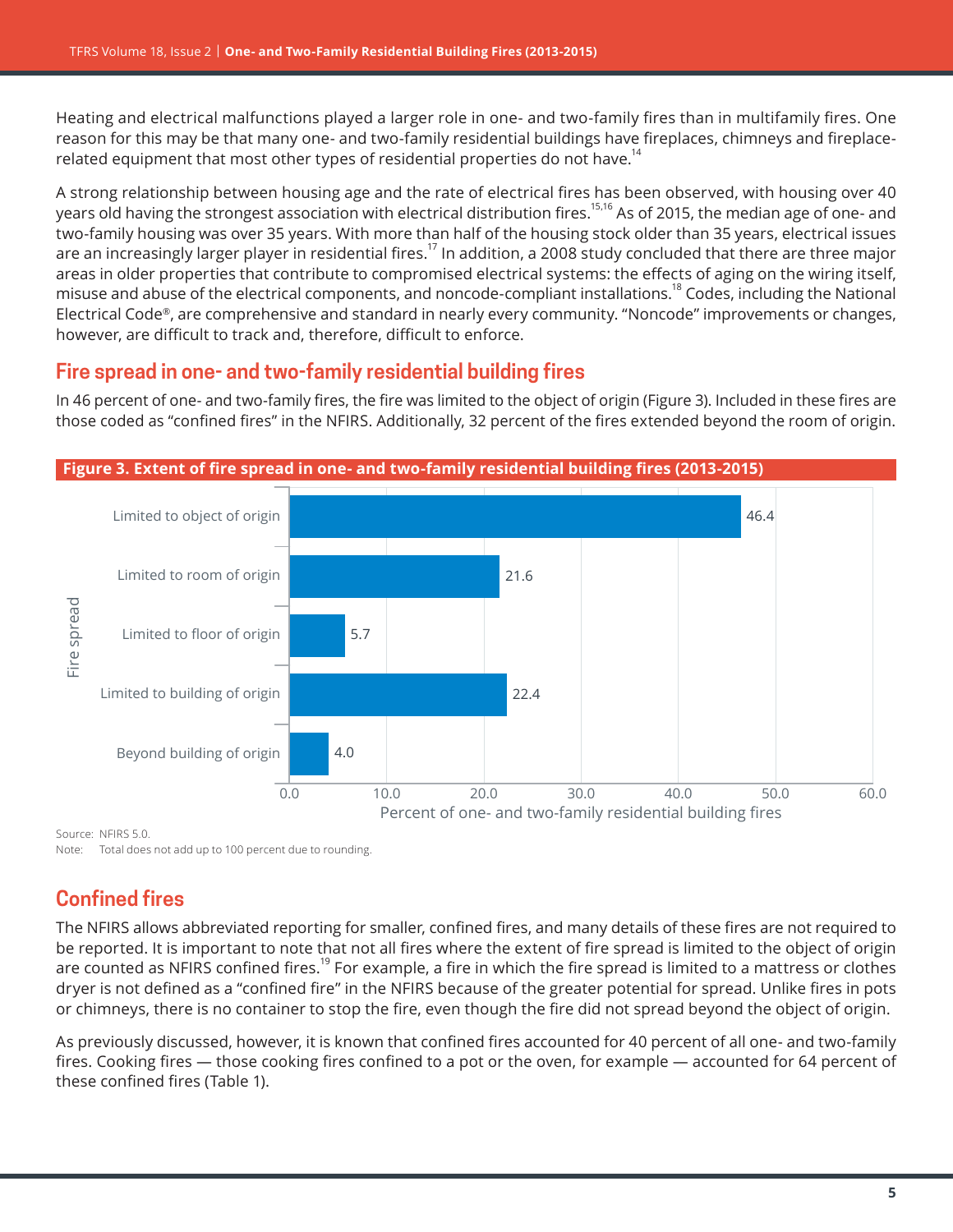In addition, the number of confined one- and two-family fires was greatest from 5 to 8 p.m.; these fires accounted for 53 percent of the one- and two-family fires in this time period. Moreover, confined cooking fires accounted for 68 percent of the confined fires and 36 percent of all fires that occurred from 5 to 8 p.m. in one- and two-family buildings.

Confined one- and two-family fires peaked in January, then declined through the spring and reached the lowest incidence in June and August.

## **Nonconfined fires**

This section addresses nonconfined one- and two-family fires — the larger and more serious fires that are not confined to noncombustible containers — where more detailed fire data are available, as they are required to be reported in the NFIRS.

### Causes of nonconfined one- and two-family residential building fires

While cooking was the leading cause of one- and two-family fires overall, it was the third leading cause of all nonconfined one- and two-family fires, and it only accounted for 10 percent of these fires (Figure 4). At 15 percent, electrical malfunction was the leading cause of nonconfined one- and two-family fires. The second leading cause of nonconfined one- and two-family fires was other unintentional, careless actions (14 percent).



Source: NFIRS 5.0.

Notes: 1. Causes are listed in order of the U.S. Fire Administration (USFA) Structure Fire Cause Hierarchy for ease of comparison of fire causes across different aspects of the fire problem. Fires are assigned to one of 16 cause groupings using a hierarchy of definitions, approximately as shown in the chart above. A fire is included in the highest category into which it fits. If it does not fit the top category, then the second one is considered, and if not that one, the third, and so on. For example, if the fire is judged to be intentionally set and a match was used to ignite it, it is classified as intentional and not open flame because intentional is higher in the hierarchy.

2. Total percentages of nonconfined one- and two-family residential building fires with cause determined and all nonconfined one- and two-family residential building fires do not add up to 100 percent due to rounding.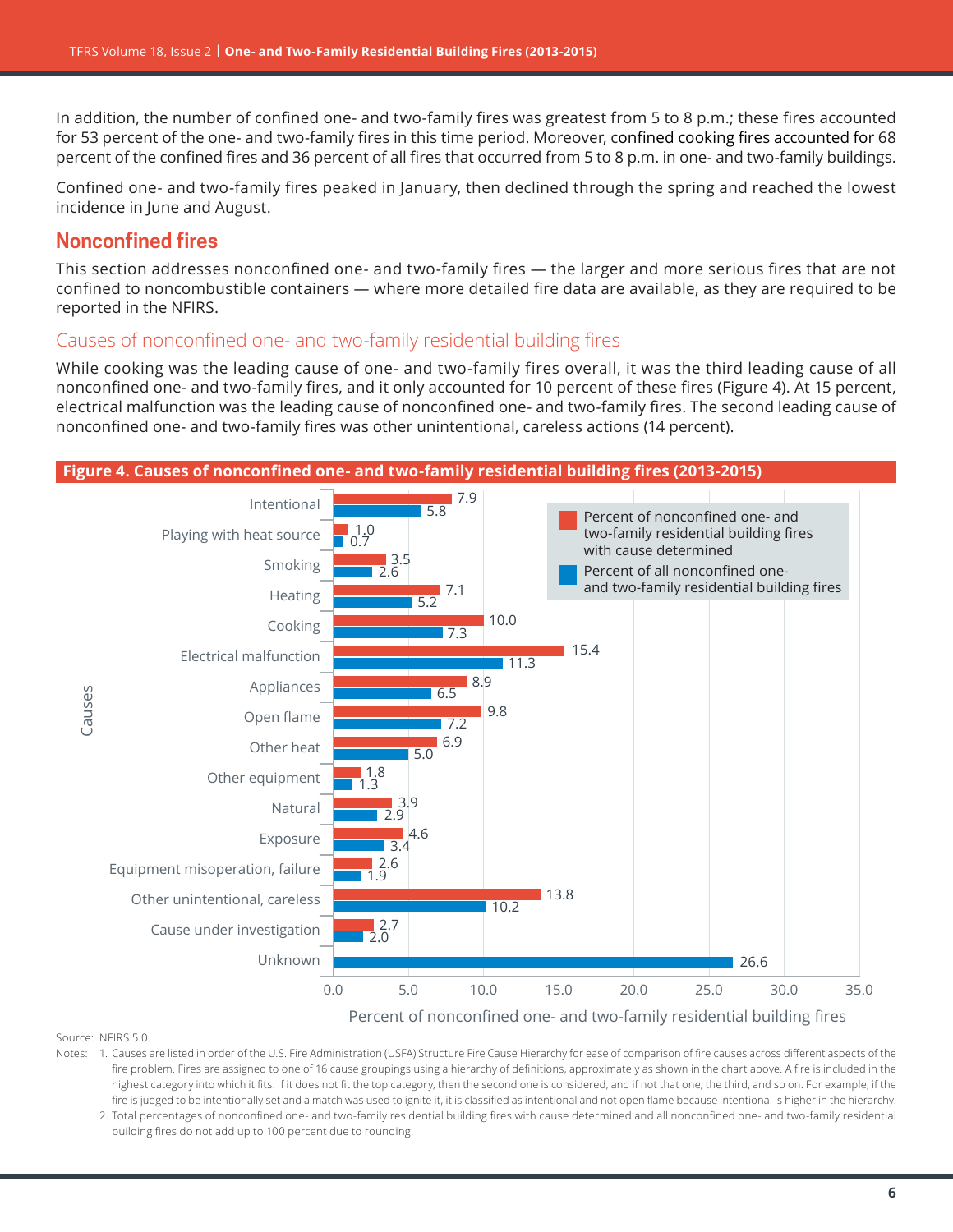## Where nonconfined one- and two-family residential building fires start (area of fire origin)

Nonconfined one- and two-family fires most often started in cooking areas and kitchens (18 percent), as shown in Table 4. Bedrooms (12 percent) and family rooms or living rooms (7 percent) were the next most common areas of fire origin in the home. Smaller but not minor percentages of fires started in attics and vacant spaces (6 percent); exterior wall surfaces (5 percent); vehicle storage areas, such as garages and carports (5 percent); and laundry areas (5 percent).

Note that these areas of origin do not include areas associated with confined fires. Cooking was the leading cause of all one- and two-family fires at 37 percent, and it is not surprising that kitchens were the leading area of fire origin. However, the percentages were not identical between cooking and kitchen fires because some cooking fires started outside the kitchen, some areas of origin for cooking fires were not reported (as in most confined cooking fires), and some kitchen fires were not due to cooking. In fact, only 49 percent of nonconfined one- and two-family fires that started in the kitchen were cooking fires. Other unintentional, careless actions accounted for 13 percent, and appliances, such as freezers and refrigerators, accounted for an additional 9 percent of nonconfined one- and two-family fires that started in the kitchen.

### **Table 4. Leading areas of fire origin in nonconfined one- and two-family residential building fires (2013-2015)**

| <b>Areas of fire origin</b>                        | <b>Percent</b><br>(unknowns apportioned) |
|----------------------------------------------------|------------------------------------------|
| Cooking area, kitchen                              | 18.4                                     |
| Bedrooms                                           | 12.2                                     |
| Common room, den, family room, living room, lounge | 6.7                                      |
| Attic, vacant spaces                               | 5.8                                      |
| <b>Exterior wall surfaces</b>                      | 5.4                                      |
| Vehicle storage area: garage, carport              | 5.3                                      |
| Laundry area                                       | 5.0                                      |
|                                                    |                                          |

Source: NFIRS 5.0.

### How nonconfined one- and two-family residential building fires start (heat source)

[Figure 5](#page-7-0) shows sources of heat categories for nonconfined one- and two-family fires. Heat from powered equipment accounted for 48 percent of nonconfined one- and two-family fires. This category includes electrical arcing (17 percent); radiated or conducted heat from operating equipment (13 percent); heat from other powered equipment (13 percent); and spark, ember or flame from operating equipment (5 percent).

Heat from hot or smoldering objects accounted for 16 percent of nonconfined one- and two-family fires. This category includes miscellaneous hot or smoldering objects (7 percent) and hot embers or ashes (7 percent).

The third largest category pertained to open flame or smoking materials (16 percent). This category includes items such as miscellaneous open flame or smoking materials (4 percent), cigarettes (4 percent), lighters and matches (combined, 3 percent), and candles (3 percent).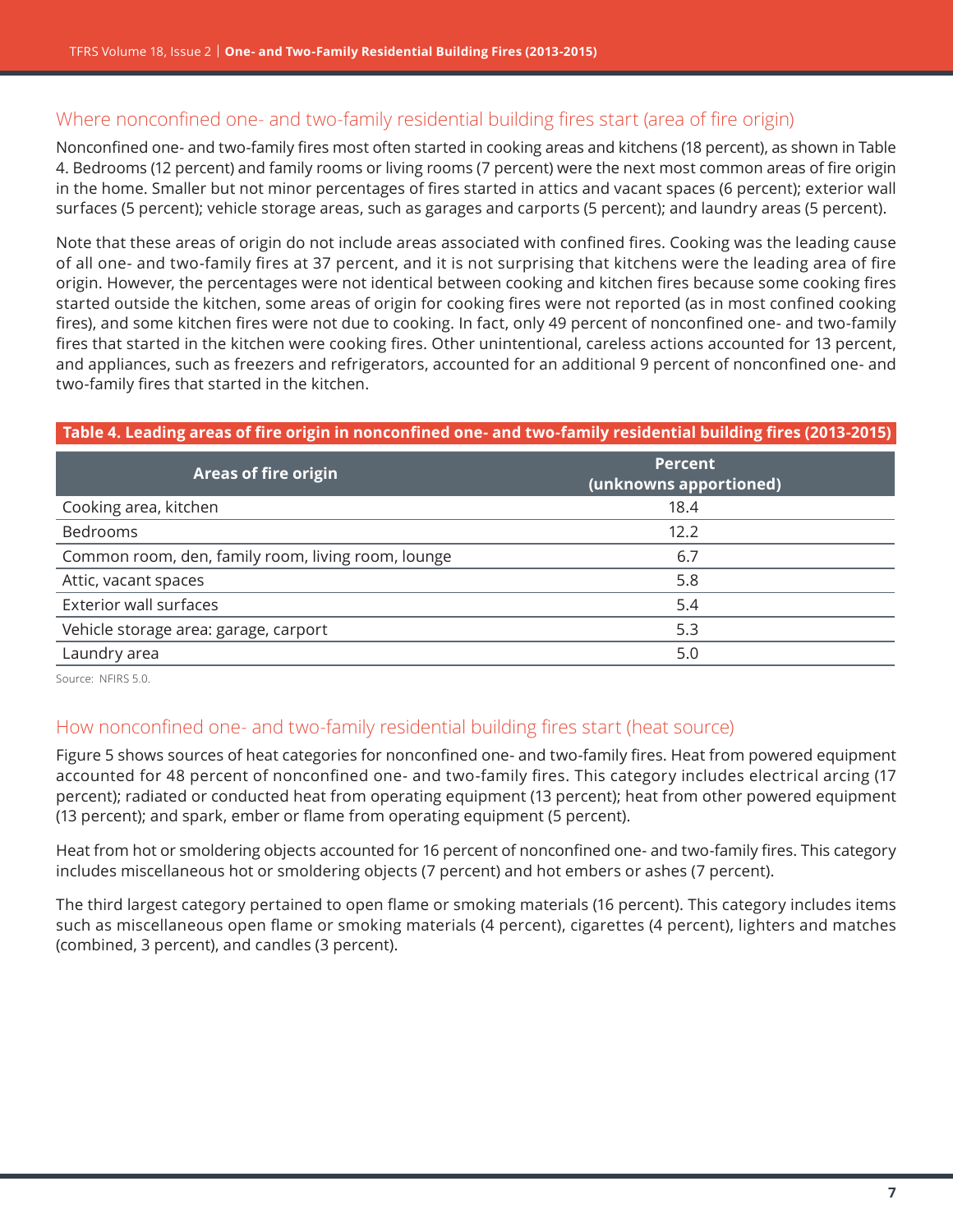<span id="page-7-0"></span>



Note: Total percentages for each distribution of nonconfined one- and two-family residential building fires do not add up to 100 percent due to rounding.

### Fire spread in nonconfined one- and two-family residential building fires

Figure 6 shows the extent of fire spread in nonconfined one- and two-family fires. In 47 percent of the nonconfined fires, the fire was limited to the object or room of fire origin — in 34 percent of nonconfined fires, the fire was limited to the room of origin; in another 12 percent of fires, the fire was limited to the object of origin.<sup>20</sup>

In 53 percent of nonconfined one- and two-family fires, the fire extended beyond the room of origin. The leading causes of these larger fires were other unintentional, careless actions (17 percent); electrical malfunctions (14 percent); open flames (11 percent); and intentional actions (10 percent).

## **Figure 6. Extent of fire spread in nonconfined one- and two-family residential building fires (2013-2015)**

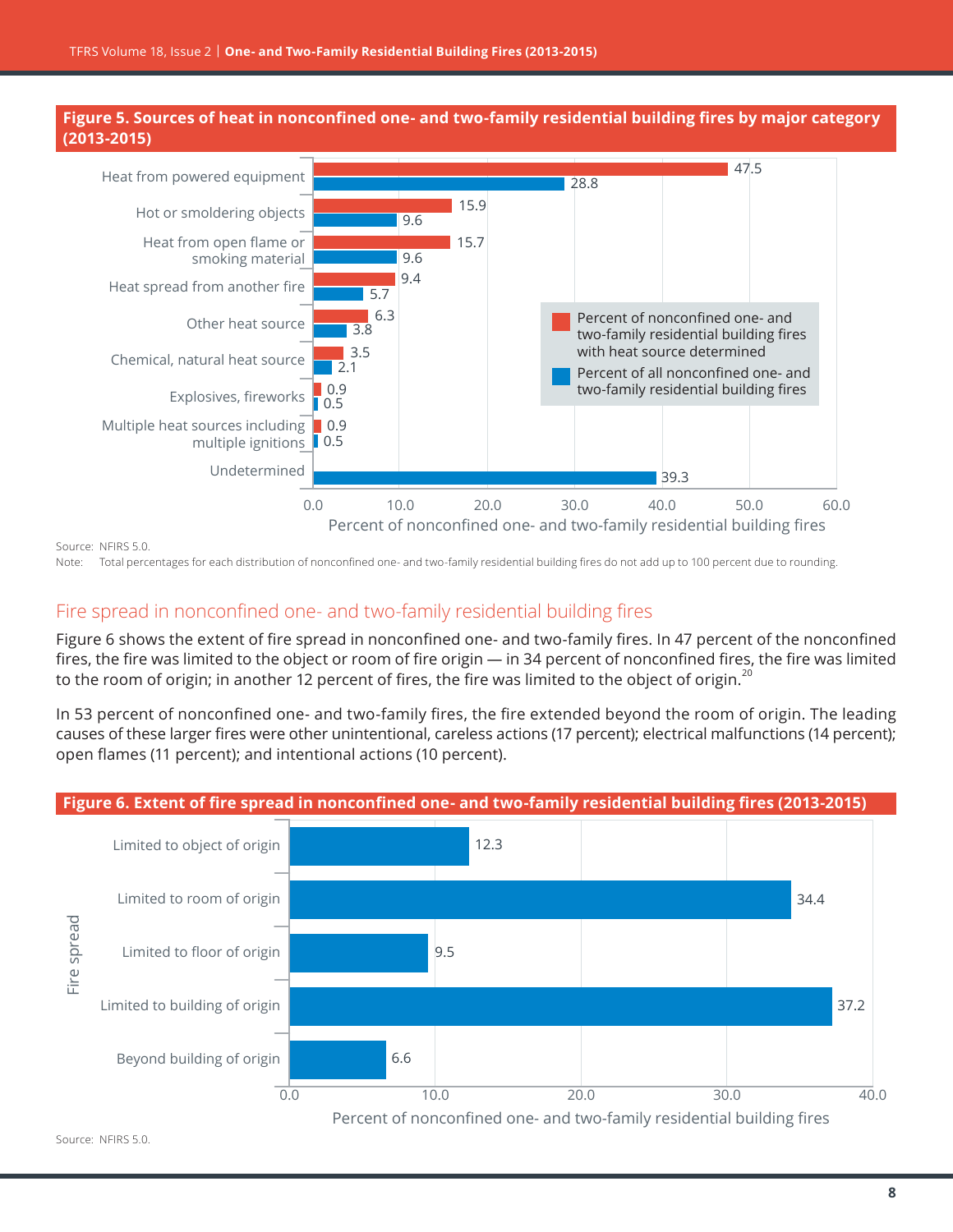## Factors contributing to ignition in nonconfined one- and two-family residential building fires

Table 5 shows the categories of factors contributing to ignition in nonconfined one- and two-family fires. The leading category was the misuse of material or product (35 percent). In this category, the leading specific factors contributing to ignition were a heat source too close to combustible materials (13 percent of all nonconfined one- and two-family fires) and abandoned or discarded materials, such as matches or cigarettes (10 percent of all nonconfined one- and two-family fires).

Electrical failures and malfunctions contributed to 24 percent of nonconfined one- and two-family fires. Operational deficiency was the third leading category at 14 percent. Unattended equipment was the leading factor in the operational deficiency category and accounted for 6 percent of all nonconfined one- and two-family fires.

### **Table 5. Factors contributing to ignition for nonconfined one- and two-family residential building fires by major category (where factors contributing to ignition are specified, 2013-2015)**

| <b>Factors contributing to ignition category</b> | Percent of nonconfined one- and two-family<br>residential building fires (unknowns apportioned) |
|--------------------------------------------------|-------------------------------------------------------------------------------------------------|
| Misuse of material or product                    | 35.4                                                                                            |
| Electrical failure, malfunction                  | 24.1                                                                                            |
| Operational deficiency                           | 13.6                                                                                            |
| Fire spread or control                           | 11.9                                                                                            |
| Mechanical failure, malfunction                  | 7.3                                                                                             |
| Other factors contributing to ignition           | 5.9                                                                                             |
| Natural condition                                | 4.3                                                                                             |
| Design, manufacture, installation deficiency     | 2.3                                                                                             |

Source: NFIRS 5.0.

Notes: 1. Includes only incidents where factors that contributed to the ignition of the fire were specified.

2. Multiple factors contributing to fire ignition may be noted for each incident; the total will exceed 100 percent.

## **Alerting/Suppression systems in one- and two-family residential building fires**

Fire fatalities and injuries have declined over the last 35 years, partly due to new technologies to detect and extinguish fires. Smoke alarms are present in most homes. In addition, the use of residential sprinklers is widely supported by the fire service and is gaining support within residential communities.

Smoke alarm data is available for both confined and nonconfined fires, although for confined fires, the data is very limited in scope. As different levels of data are reported on smoke alarms in confined and nonconfined fires, the analyses are performed separately. Note that the data presented in Tables 6 through 8 are the raw counts from the NFIRS dataset and are not scaled to national estimates of smoke alarms in one- and two-family fires. In addition, the NFIRS does not allow for the determination of the type of smoke alarm — that is, if the smoke alarm was photoelectric or ionization — or the location of the smoke alarm with respect to the area of fire origin.

### Smoke alarms in nonconfined fires

Overall, smoke alarms were reported as present in 39 percent of nonconfined one- and two-family fires (Table 6). In 29 percent of nonconfined one- and two-family fires, there were no smoke alarms present. In another 33 percent of these fires, firefighters were unable to determine if a smoke alarm was present.<sup>21</sup> Thus, smoke alarms were potentially missing in 29 to 62 percent of fires with the ability to spread and possibly result in fatalities.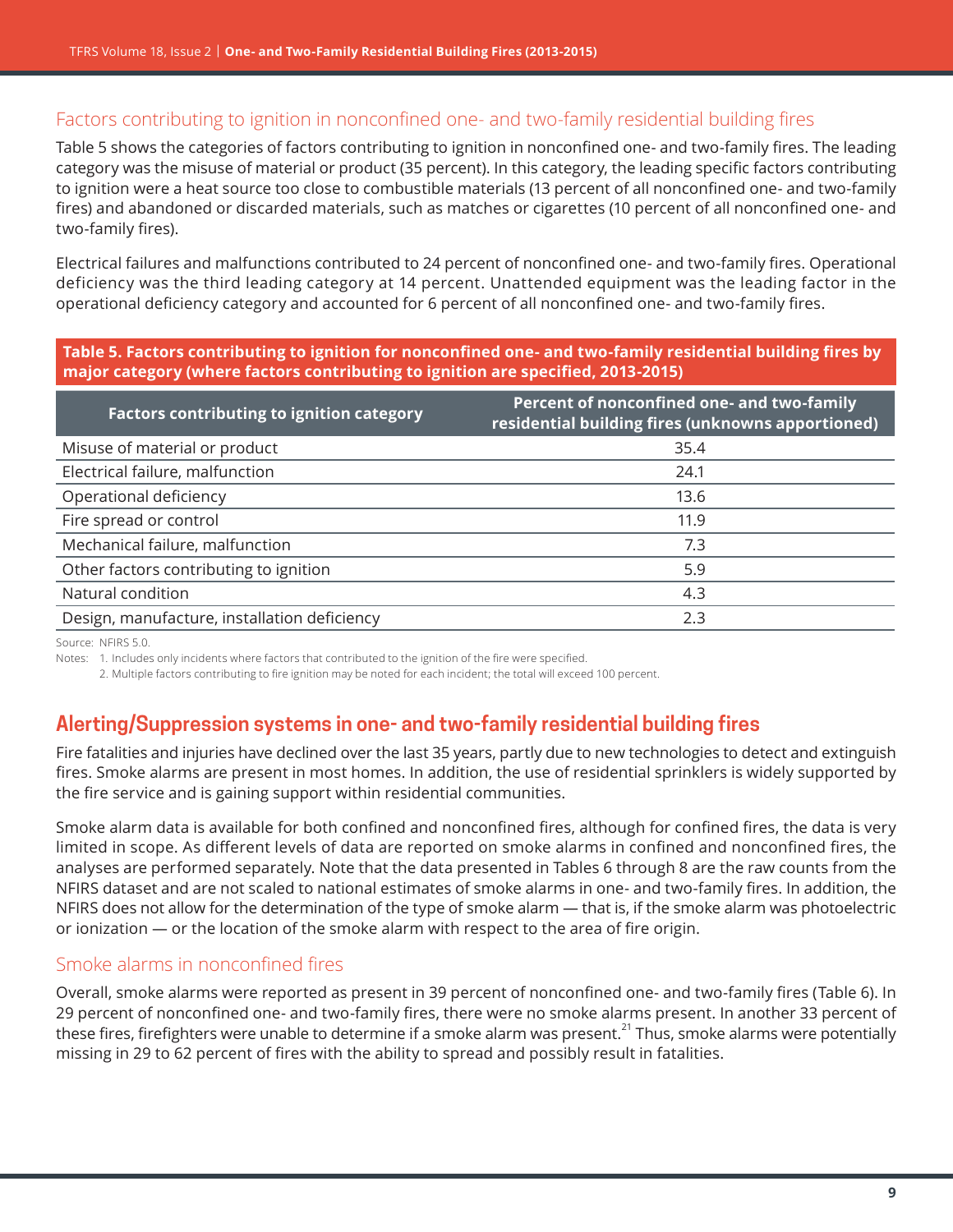| Table 6. Presence of smoke alarms in nonconfined one- and two-family residential building fires (2013-2015) |                |  |
|-------------------------------------------------------------------------------------------------------------|----------------|--|
| <b>Presence of smoke alarms</b>                                                                             | <b>Percent</b> |  |
| Present                                                                                                     | 38.6           |  |
| None present                                                                                                | 28.9           |  |
| Undetermined                                                                                                | 32.5           |  |
| Total                                                                                                       | 100.0          |  |
|                                                                                                             |                |  |

While 18 percent of all nonconfined one- and two-family fires occurred in residential buildings that are **not** currently or routinely occupied, these occupancies — buildings under construction, undergoing major renovation, vacant and the like — are unlikely to have alerting and suppression systems that are in place and, if in place, that are operational. In fact, only 6 percent of nonconfined fires in unoccupied one- and two-family residential buildings were reported as having smoke alarms that operated. As a result, the detailed smoke alarm analyses in the next section focus on nonconfined fires in occupied one- and two-family residential buildings only.

### Smoke alarms in nonconfined fires in occupied one- and two-family residential buildings

Smoke alarms were reported as present in 44 percent of nonconfined fires in occupied one- and two-family residential buildings (Table 7). In 23 percent of nonconfined fires in occupied one- and two-family residential buildings, there were no smoke alarms present. In another 33 percent of these fires, firefighters were unable to determine if a smoke alarm was present. Unfortunately, in almost half (51 percent) of the fires where the presence of a smoke alarm was undetermined, either the flames involved the building of origin or spread beyond it. These fires were so large and destructive that it is unlikely the presence of a smoke alarm could be determined.

When smoke alarms were present (44 percent) and the alarm operational status is considered, the percentage of smoke alarms reported as present consisted of:

- $\bullet$  Present and operated  $-$  25 percent.
- $\bullet$  Present, but did not operate  $-11$  percent (fire too small, 6 percent; alarm failed to operate, 5 percent).
- $\odot$  Present, but operational status unknown  $-8$  percent.

When the subset of incidents where smoke alarms were reported as present was analyzed separately as a whole, smoke alarms were reported to have operated in 57 percent of these incidents. The alarms failed to operate in 12 percent of these incidents, and the fire was too small to activate the alarm in another 14 percent. The operational status of the alarm was undetermined in an additional 17 percent of these incidents.

Nationally, only 3 percent of households do not have smoke alarms.<sup>22</sup> Here, at least 23 percent of nonconfined fires in occupied one- and two-family residential buildings had no smoke alarms present — and perhaps more if fires without information on smoke alarms were also taken into account.<sup>23</sup> A large proportion of reported fires without smoke alarms may reflect the effectiveness of the alarms themselves: Smoke alarms do not prevent fires, but they may prevent a fire from being reported if it is detected at an early stage and extinguished before the fire department becomes involved. Alternatively, fires in homes without smoke alarms may **not** be detected at an early stage, causing them to grow large, require fire department intervention, and thus be reported. $24$ 

Properly installed and maintained smoke alarms provide an early warning signal to everyone in a home if a fire occurs. Smoke alarms help save lives and property. The USFA continues to partner with other government agencies and fire service organizations to improve and develop new smoke alarm technologies. More information on smoke alarm technologies, performance, disposal and storage, training bulletins, and public education and outreach materials can be found at [https://www.usfa.fema.gov/prevention/technology/smoke\\_fire\\_alarms.html](https://www.usfa.fema.gov/prevention/technology/smoke_fire_alarms.html). Additionally, the USFA's position statement on smoke alarms is available at [https://www.usfa.fema.gov/about/smoke\\_alarms\\_position.htm](https://www.usfa.fema.gov/about/smoke_alarms_position.htm).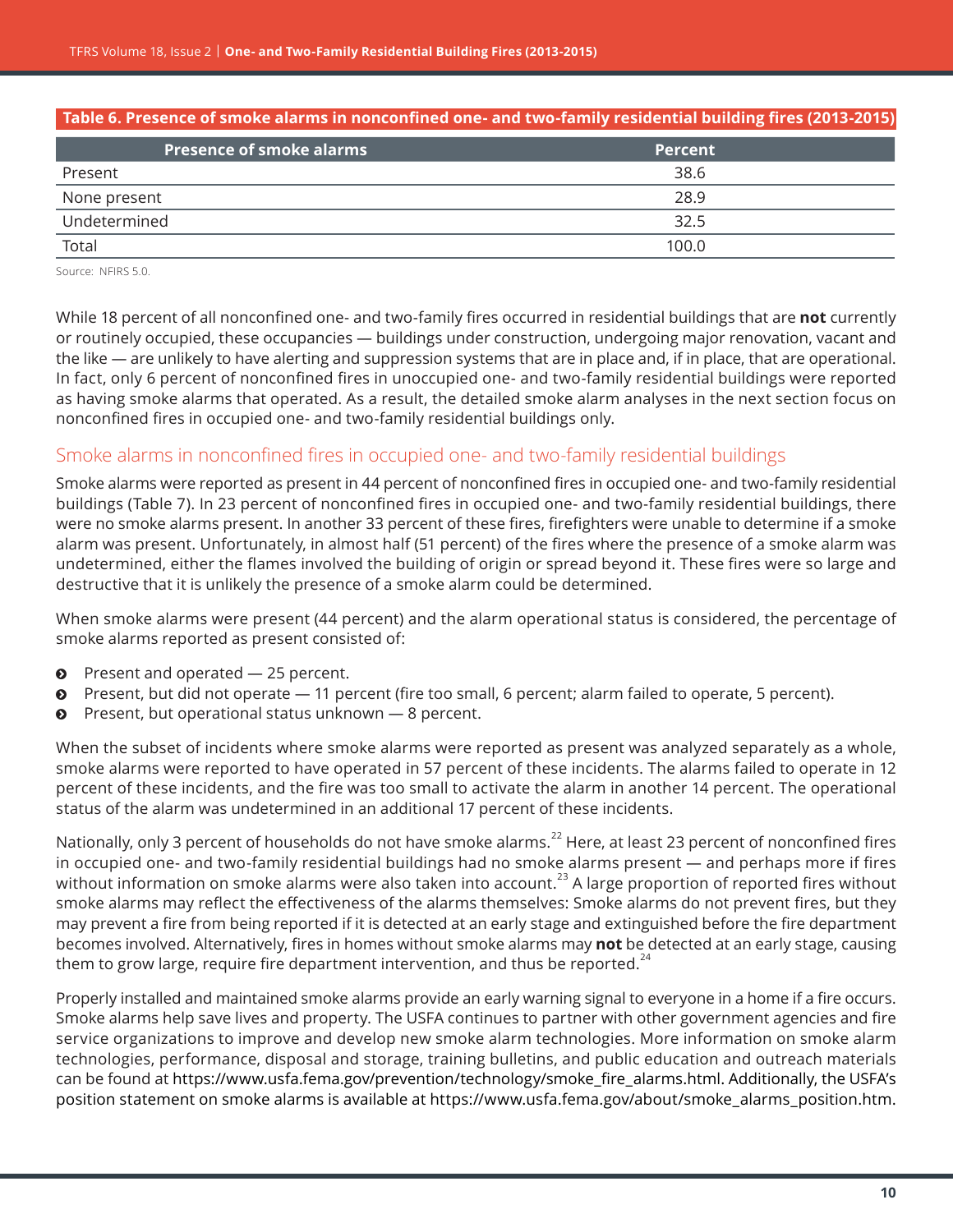| <b>Presence of</b><br>smoke alarms                               | Smoke alarm<br>operational status         | <b>Smoke alarm effectiveness</b>                              | Count   | <b>Percent</b> |
|------------------------------------------------------------------|-------------------------------------------|---------------------------------------------------------------|---------|----------------|
|                                                                  | Fire too small to activate<br>smoke alarm |                                                               | 15,008  | 6.0            |
| Smoke alarm operated<br>Present<br>Smoke alarm failed to operate |                                           | Smoke alarm alerted occupants, occupants<br>responded         | 44,803  | 17.9           |
|                                                                  |                                           | Smoke alarm alerted occupants, occupants<br>failed to respond | 1,605   | 0.6            |
|                                                                  | No occupants                              | 8,474                                                         | 3.4     |                |
|                                                                  |                                           | Smoke alarm failed to alert occupants                         | 1,719   | 0.7            |
|                                                                  | Undetermined                              | 6,885                                                         | 2.8     |                |
|                                                                  |                                           | 13,583                                                        | 5.4     |                |
|                                                                  | Undetermined                              |                                                               | 18,730  | 7.5            |
| None present                                                     |                                           |                                                               | 57,843  | 23.1           |
| Undetermined                                                     |                                           |                                                               | 81,387  | 32.5           |
| Total reported incidents                                         |                                           |                                                               | 250,037 | 100.0          |

### **Table 7. NFIRS smoke alarm data for nonconfined fires in occupied one- and two-family residential buildings (2013-2015)**

Source: NFIRS 5.0.

Notes: 1. The data presented in this table are raw data counts from the NFIRS dataset summed (not averaged) from 2013 to 2015. They do not represent national estimates of smoke alarms in nonconfined fires in occupied one- and two-family residential buildings. They are presented for informational purposes.

2. Total does not add up to 100 percent due to rounding.

## Smoke alarms in confined fires

Less information about smoke alarm status is collected for confined fires, but the data still give important insights about the effectiveness of alerting occupants in these types of fires. The analyses presented here do not differentiate between occupied and unoccupied residential buildings, as this data detail is not required when reporting confined fires in the NFIRS. However, an assumption may be made that confined fires are fires in occupied housing, as these types of fires are unlikely to be reported in residential buildings that are not occupied.

Smoke alarms alerted occupants in 35 percent of the reported confined one- and two-family fires (Table 8). In other words, in about one-third of fires in these types of homes, residents received a warning from a smoke alarm. The data suggest that smoke alarms may alert residents to confined fires, as the early alerting allowed the occupants to extinguish the fires, or the fires self-extinguished. If this is the case, it is an example of the contribution to life safety and the ability to rapidly respond to fires in early stages that smoke alarms afford. Details on smoke alarm effectiveness for confined fires are needed to pursue this analysis further.

Occupants were not alerted by smoke alarms in 21 percent of confined one- and two-family fires.<sup>25</sup> In 44 percent of these confined fires, the smoke alarm effectiveness was unknown.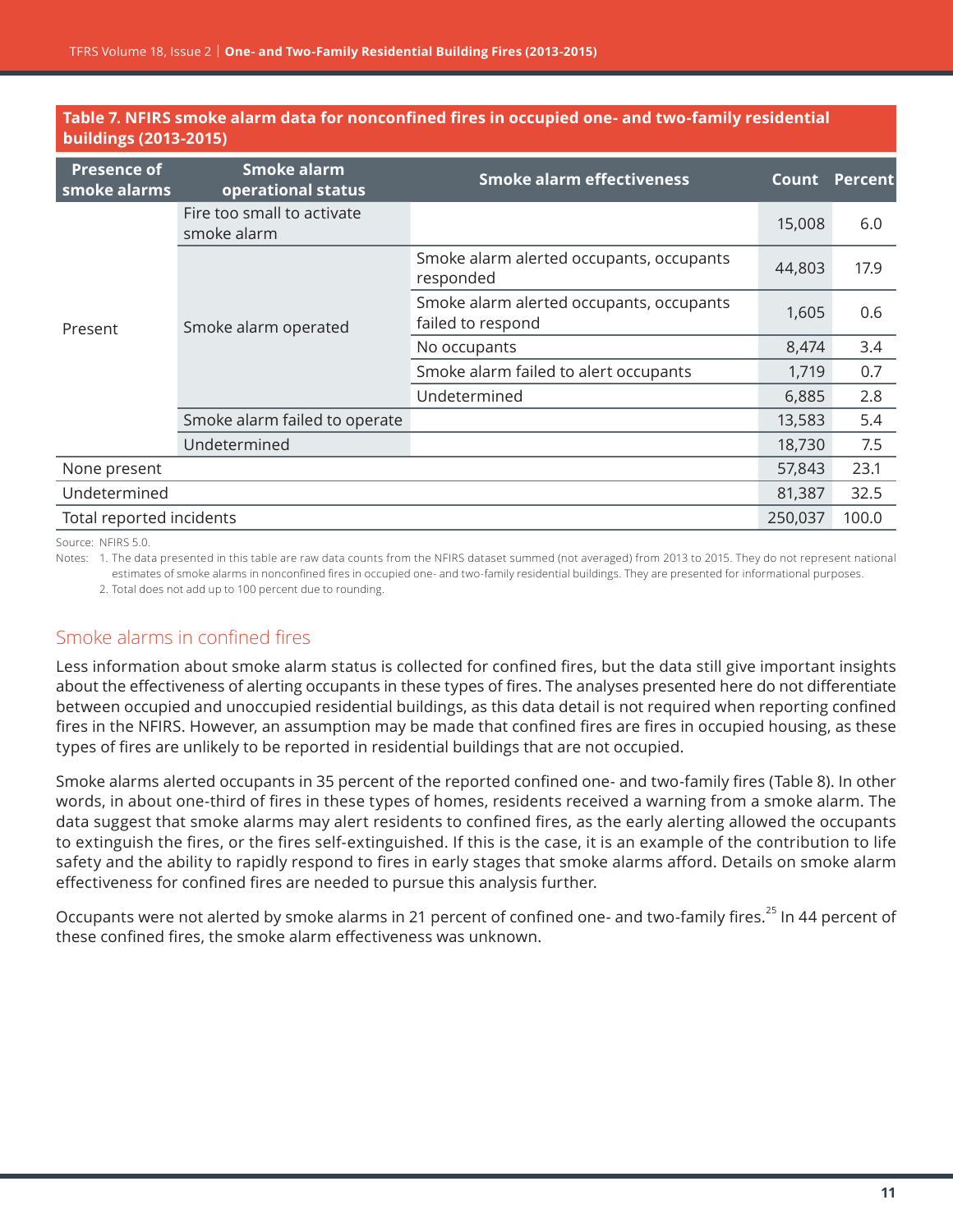| Table 8. NFIRS smoke alarm data for confined one- and two-family residential building fires (2013-2015) |                |  |
|---------------------------------------------------------------------------------------------------------|----------------|--|
| <b>Count</b>                                                                                            | <b>Percent</b> |  |
| 70,959                                                                                                  | 34.8           |  |
| 43,205                                                                                                  | 21.2           |  |
| 89,462                                                                                                  | 43.9           |  |
|                                                                                                         | 0.0            |  |
| 203,627                                                                                                 | 100.0          |  |
|                                                                                                         |                |  |

Notes: 1. The data presented in this table are raw data counts from the NFIRS dataset summed (not averaged) from 2013 to 2015. They do not represent national estimates of smoke alarms in confined one- and two-family residential building fires. They are presented for informational purposes.

2. Total does not add up to 100 percent due to rounding.

### Automatic extinguishing systems in nonconfined fires in occupied one- and two-family residential buildings

AES data is available for both confined and nonconfined fires, although for confined fires, the data is also very limited in scope. In confined residential building fires, an AES was present in less than 1 percent of reported incidents.<sup>26</sup> In addition, the following AES analyses focus on nonconfined fires in occupied one- and two-family buildings only, as even fewer AESs are present in unoccupied housing.

Residential sprinklers are the primary AES in one- and two-family residences and are not yet widely installed. In fact, full or partial AESs were reported as present in only 1 percent of nonconfined fires in occupied one- and two-family buildings (Table 9). This was the lowest reported presence of sprinklers in nonconfined fires in any occupied residential occupancy.

Residential sprinkler systems help to reduce the risk of deaths and injuries, homeowner insurance premiums, and uninsured property losses. Yet many homes do not have AESs, although they are often found in hotels and businesses. Sprinklers are required by code in hotels and many multifamily residences. There are major movements in the U.S. fire service to require sprinklers in all new homes. At present, however, they are largely absent in residences nationwide.<sup>27</sup>

The USFA and fire service officials across the nation are working to promote and advance residential fire sprinklers. More information on costs and benefits, performance, training bulletins, and public education and outreach materials regarding residential sprinklers can be found at [https://www.usfa.fema.gov/prevention/technology/home\\_fire\\_](https://www.usfa.fema.gov/prevention/technology/home_fire_sprinklers.html) [sprinklers.html](https://www.usfa.fema.gov/prevention/technology/home_fire_sprinklers.html). Additionally, the USFA's position statement on residential sprinklers is available at [https://www.](https://www.usfa.fema.gov/about/sprinklers_position.html) [usfa.fema.gov/about/sprinklers\\_position.html](https://www.usfa.fema.gov/about/sprinklers_position.html).

### **Table 9. NFIRS automatic extinguishing system data for nonconfined fires in occupied one- and two-family residential buildings (2013-2015)**

| Automatic extinguishing system presence    | Count   | <b>Percent</b> |
|--------------------------------------------|---------|----------------|
| Automatic extinguishing system present     | 2,984   | 1.2            |
| Partial system present                     | 104     | 0.0            |
| Automatic extinguishing system not present | 226,049 | 90.4           |
| Unknown                                    | 20.900  | 8.4            |
| Total reported incidents                   | 250,037 | 100.0          |

Source: NFIRS 5.0.

Note: The data presented in this table are raw data counts from the NFIRS dataset summed (not averaged) from 2013 to 2015. They do not represent national estimates of AESs in nonconfined fires in occupied one- and two-family residential buildings. They are presented for informational purposes.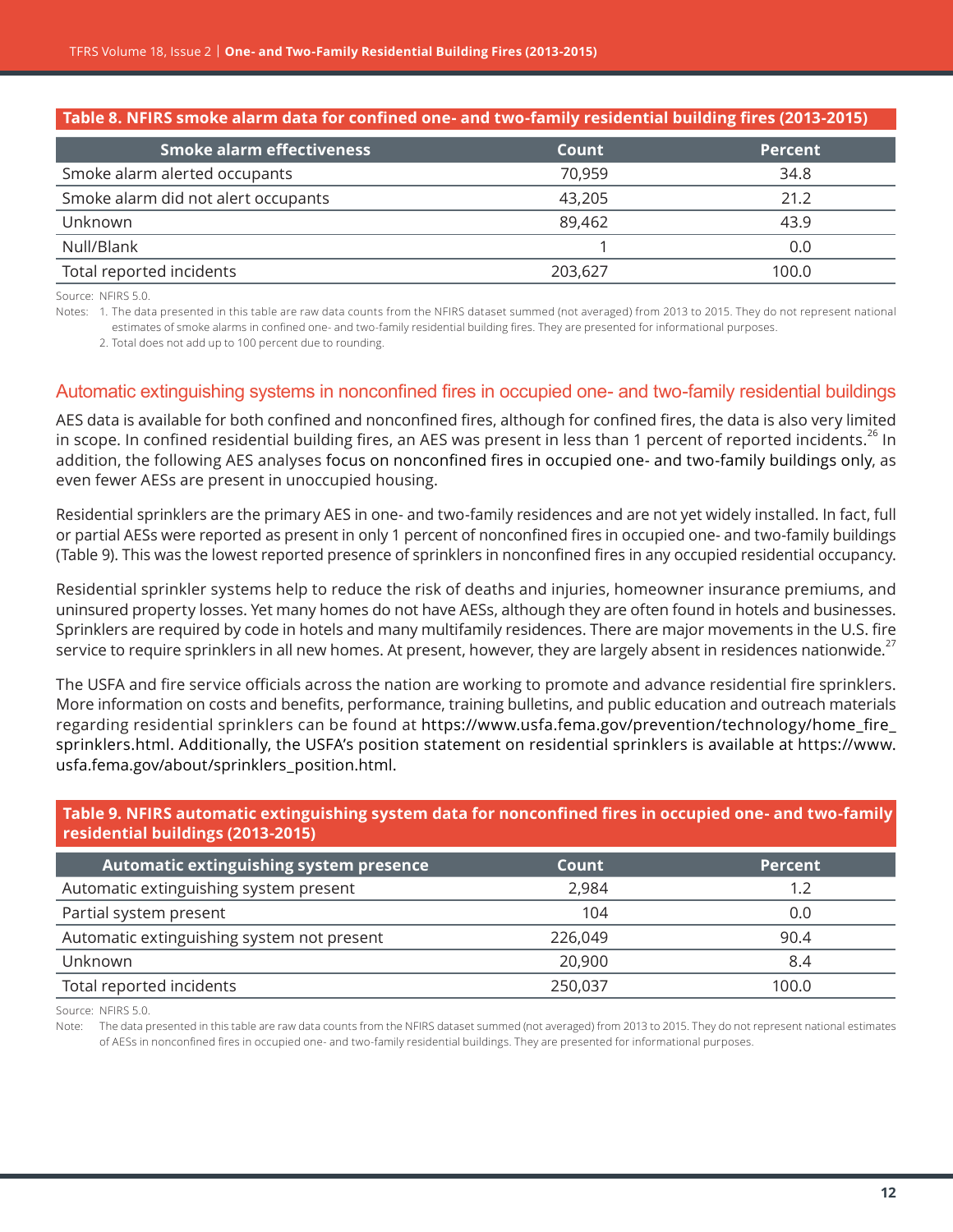## **Examples**

The following are some recent examples of one- and two-family fires reported by the media:

- $\odot$  March 2017: Four people were displaced after an early evening duplex fire in Burke, Wisconsin. Flames were coming from one of the duplex's units as firefighters arrived on scene. While all four occupants of the duplex were able to escape without injury, one firefighter was injured and treated on scene. Two-thirds of the duplex received an estimated \$150,000 in fire and smoke damage. The cause of the fire remained under investigation.<sup>28</sup>
- ĵ February 2017: A fire caused over \$30,000 in damage to a single-story house in Oklahoma City, Oklahoma, and also damaged two vans parked in the home's driveway. Upon arrival to the late morning fire, firefighters found heavy smoke and flames coming from the side of the house. Crews were able to extinguish the fire from inside the home and determined the cause of the fire was a candle left burning on a bed-side table. There were no occupants inside of the house at the time of the fire.<sup>29</sup>
- ĵ February 2017: Improper cooking caused an accidental, late morning house fire in Shreveport, Louisiana. A man inside was cooking when he noticed smoke filling the house but was able to make it out safely before the fire department arrived. The majority of the one-story house received smoke and water damage. In addition, investigators reported that there were no working smoke alarms present at the time of the fire.<sup>30</sup>

## **NFIRS data specifications for one- and two-family residential building fires**

Data for this report were extracted from the NFIRS annual Public Data Release files for 2013, 2014 and 2015. Only Version 5.0 data were extracted.

One- and two-family fires were defined using the following criteria:

- $\odot$  Aid Types 3 (mutual aid given) and 4 (automatic aid given) were excluded to avoid double counting of incidents.
- **O** Incident Types 111 to 123 (excluding Incident Type 112):

| <b>Incident Type</b> | <b>Description</b>                                       |  |
|----------------------|----------------------------------------------------------|--|
| 111                  | <b>Building fire</b>                                     |  |
| 113                  | Cooking fire, confined to container                      |  |
| 114                  | Chimney or flue fire, confined to chimney or flue        |  |
| 115                  | Incinerator overload or malfunction, fire confined       |  |
| 116                  | Fuel burner/boiler malfunction, fire confined            |  |
| 117                  | Commercial compactor fire, confined to rubbish           |  |
| 118                  | Trash or rubbish fire, contained                         |  |
| 120                  | Fire in mobile property used as a fixed structure, other |  |
| 121                  | Fire in mobile home used as fixed residence              |  |
| 122                  | Fire in motor home, camper, recreational vehicle         |  |
| 123                  | Fire in portable building, fixed location                |  |
|                      |                                                          |  |

Note: Incident Types 113 to 118 do not specify if the structure is a building.

### $\odot$  Property Use 419:

| <b>Property Use</b> | <b>Description</b>                                                                           |
|---------------------|----------------------------------------------------------------------------------------------|
| 419                 | One- or two-family dwelling, detached, manufactured home, mobile home not in transit, duplex |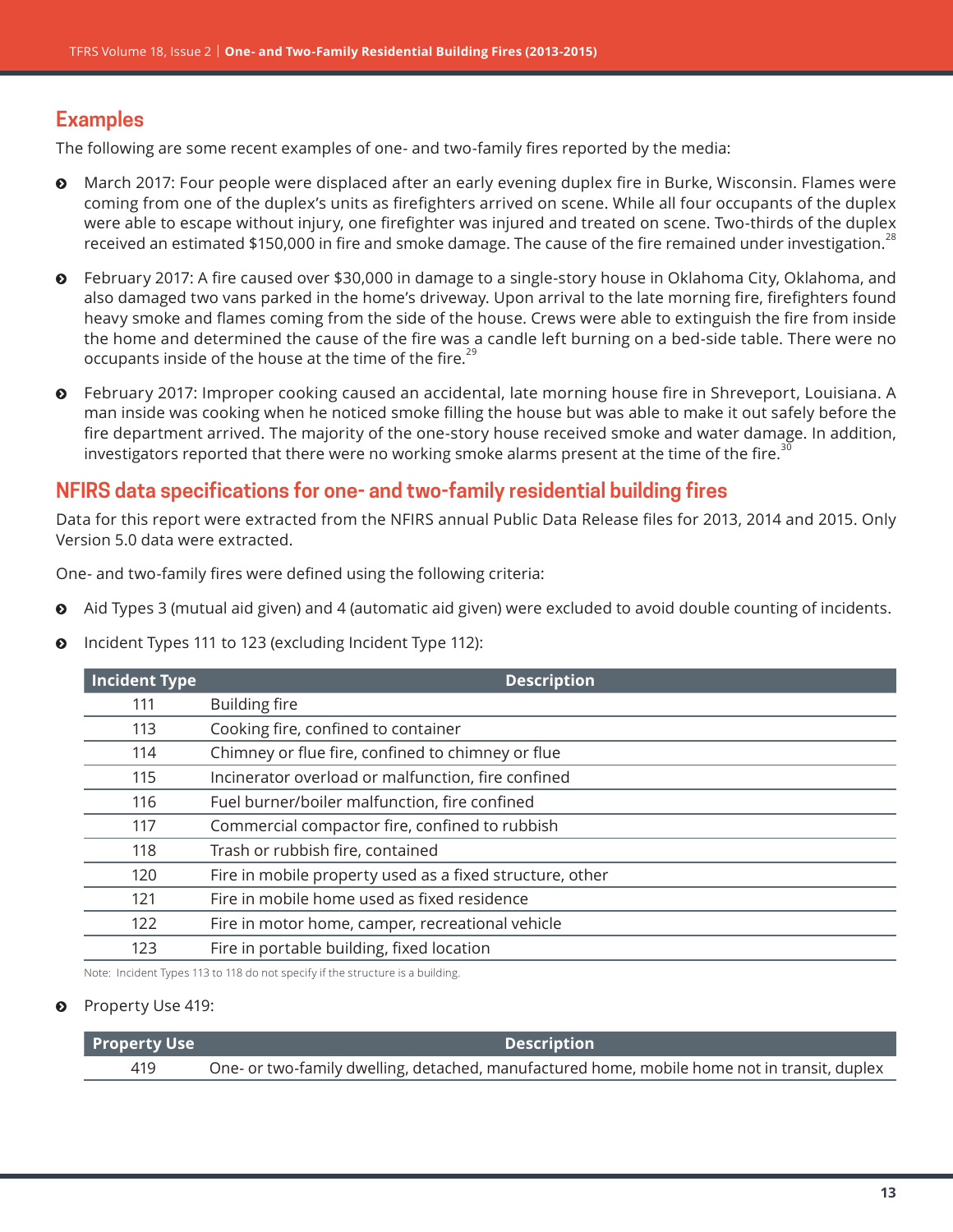- $\odot$  Structure Type:
	- For Incident Types 113 to 118:
		- $\rightarrow$  1—Enclosed building, or
		- **→** 2—Fixed portable or mobile structure, or
		- $\rightarrow$  Structure Type not specified (null entry).
		- For Incident Types 111 and 120 to 123:
			- $\rightarrow$  1—Enclosed building, or
			- $\rightarrow$  2—Fixed portable or mobile structure.

The analyses contained in this report reflect the current methodologies used by the USFA. The USFA is committed to providing the best and most current information on the U.S. fire problem and continually examines its data and methodology to fulfill this goal. Because of this commitment, data collection strategies and methodological changes are possible and do occur. As a result, analyses and estimates of the fire problem may change slightly over time. Previous analyses and estimates on specific issues (or similar issues) may have used different methodologies or data definitions and may not be directly comparable to the current ones.

Information regarding the USFA's national estimates for residential building fires, as well as the data sources used to derive the estimates, can be found in the document, "Data Sources and National Estimates Methodology Overview for the U.S. Fire Administration's Topical Fire Report Series (Volume 18)," [https://www.usfa.fema.gov/downloads/pdf/](https://www.usfa.fema.gov/downloads/pdf/statistics/data_sources_and_national_estimates_methodology_vol18.pdf) [statistics/data\\_sources\\_and\\_national\\_estimates\\_methodology\\_vol18.pdf.](https://www.usfa.fema.gov/downloads/pdf/statistics/data_sources_and_national_estimates_methodology_vol18.pdf) This document also addresses the specific NFIRS data elements analyzed in the topical reports, as well as "unknown" data entries and missing data.

To request additional information, visit [https://www.usfa.fema.gov/contact.html.](https://www.usfa.fema.gov/contact.html) To comment on this specific report, visit [https://apps.usfa.fema.gov/contact/dataReportEval?reportTitle=One-%20and%20Two-Family%20](https://apps.usfa.fema.gov/contact/dataReportEval?reportTitle=One-%20and%20Two-Family%20Residential%20Building%20Fires%20(2013-2015)) [Residential%20Building%20Fires%20\(2013-2015\)](https://apps.usfa.fema.gov/contact/dataReportEval?reportTitle=One-%20and%20Two-Family%20Residential%20Building%20Fires%20(2013-2015)).

### **Notes:**

1National estimates are based on 2013 to 2015 native Version 5.0 data from the NFIRS, residential structure fire loss estimates from the National Fire Protection Association's (NFPA's) annual surveys of fire loss, and the USFA's residential building fire loss estimates: [https://www.usfa.](https://www.usfa.fema.gov/data/statistics/order_download_data.html) [fema.gov/data/statistics/order\\_download\\_data.html](https://www.usfa.fema.gov/data/statistics/order_download_data.html). Further information on the USFA's residential building fire loss estimates can be found in the "National Estimates Methodology for Building Fires and Losses," August 2012, [https://www.usfa.fema.gov/downloads/pdf/statistics/](https://www.usfa.fema.gov/downloads/pdf/statistics/national_estimate_methodology.pdf) [national\\_estimate\\_methodology.pdf](https://www.usfa.fema.gov/downloads/pdf/statistics/national_estimate_methodology.pdf). For information on the NFPA's survey methodology, see the NFPA's report "Fire Loss in the United States During 2015," September 2016, [http://www.nfpa.org/news-and-research/fire-statistics-and-reports/fire-statistics/fires-in-the-us/overall-fire](http://www.nfpa.org/news-and-research/fire-statistics-and-reports/fire-statistics/fires-in-the-us/overall-fire-problem/fire-loss-in-the-united-states)[problem/fire-loss-in-the-united-states](http://www.nfpa.org/news-and-research/fire-statistics-and-reports/fire-statistics/fires-in-the-us/overall-fire-problem/fire-loss-in-the-united-states). In this topical report, fires are rounded to the nearest 100, deaths to the nearest five, injuries to the nearest 25, and dollar loss to the nearest \$100 million.

<sup>2</sup>In NFIRS Version 5.0, a structure is a constructed item of which a building is one type. In previous versions of the NFIRS, the term "residential structure" commonly referred to buildings where people live. To coincide with this concept, the definition of a residential structure fire for NFIRS 5.0 includes only those fires where the NFIRS 5.0 structure type is 1 or 2 (enclosed building and fixed portable or mobile structure) with a residential property use. Such structures are referred to as "residential buildings" to distinguish these buildings from other structures on residential properties that may include fences, sheds and other uninhabitable structures. In addition, confined fire incidents that have a residential property use but do not have a structure type specified are presumed to occur in buildings. Nonconfined fire incidents that have a residential property use without a structure type specified are considered to be invalid incidents (structure type is a required field) and are not included. 3[National Oceanic and Atmospheric Administration's](file:///C:\Users\jheesche\AppData\Local\Microsoft\Windows\Temporary%20Internet%20Files\Content.Outlook\G8A6YC6G\%20National%20Oceanic%20and%20Atmospheric%20Administration) National Weather Service, Summary of Natural Hazard Statistics for 2015 in the U.S. [\(http://](http://www.nws.noaa.gov/om/hazstats/sum15.pdf) [www.nws.noaa.gov/om/hazstats/sum15.pdf](http://www.nws.noaa.gov/om/hazstats/sum15.pdf)).

4Fire department participation in the NFIRS is voluntary; however, some states do require their departments to participate in the state system. Additionally, if a fire department is a recipient of a Fire Act Grant, participation is required. From 2013 to 2015, 67 percent of the NFPA's annual average estimated 1,294,500 fires to which fire departments responded were captured in the NFIRS. Thus, the NFIRS is not representative of all fire incidents in the U.S. and is not a "complete" census of fire incidents. Although the NFIRS does not represent 100 percent of the incidents reported to fire departments each year, the enormous dataset exhibits stability from one year to the next, without radical changes. Results based on the full dataset are generally similar to those based on part of the data.

5Multifamily residential buildings include structures such as apartments, town houses, row houses, condominiums and other tenement properties. 6In the NFIRS, confined fires are defined by Incident Type codes 113 to 118.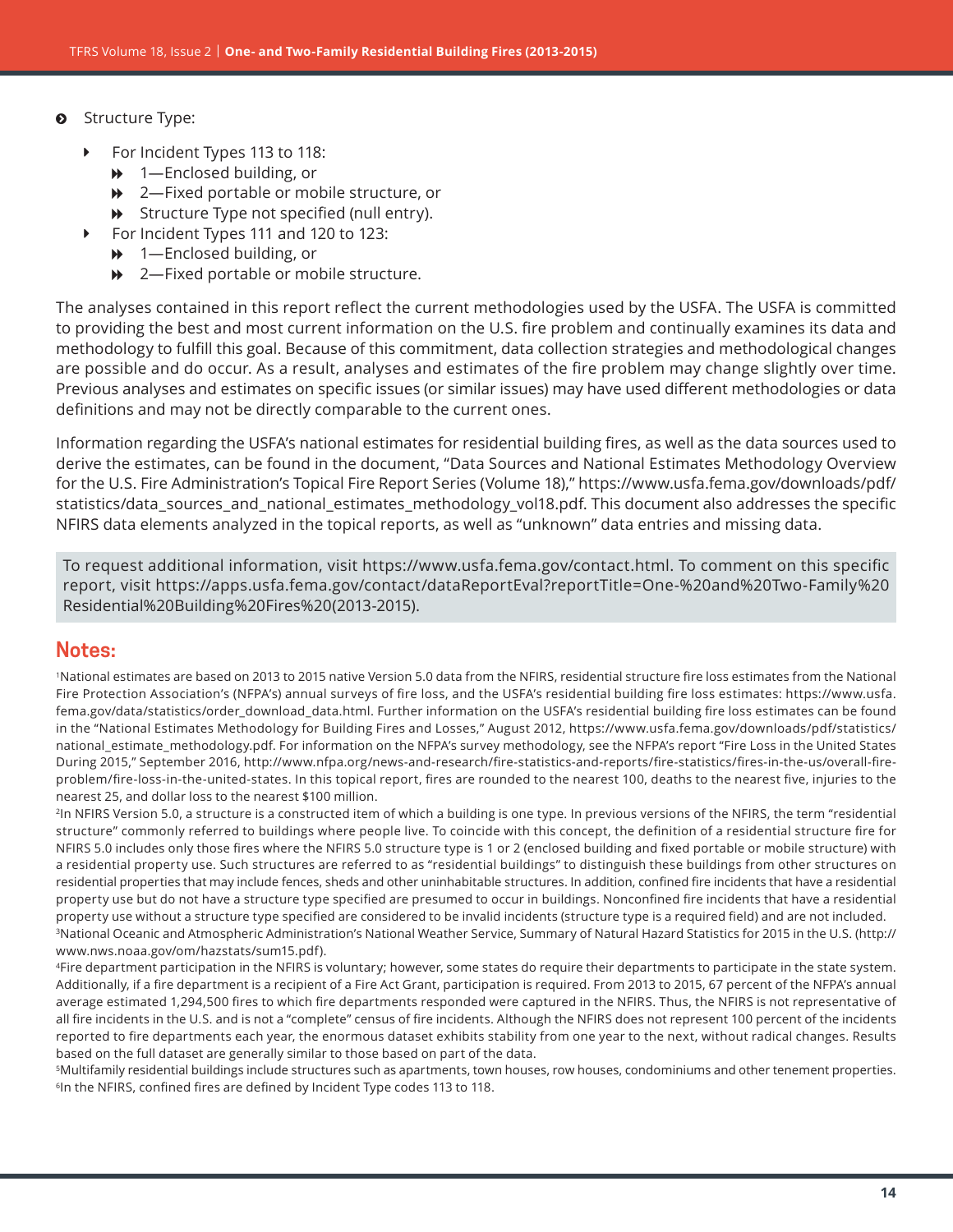7The NFIRS distinguishes between "content" and "property" loss. Content loss includes losses to the contents of a structure due to damage by fire, smoke, water and overhaul. Property loss includes losses to the structure itself or to the property itself. Total loss is the sum of the content loss and the property loss. For confined fires, the expectation is that the fire did not spread beyond the container (or rubbish for Incident Type code 118), and hence, there was no property damage (damage to the structure itself) from the flames. However, there could be property damage as a result of smoke, water and overhaul.

<sup>8</sup>The average fire death and fire injury loss rates computed from the national estimates do not agree with average fire death and fire injury loss rates computed from NFIRS data alone. The fire death rate computed from national estimates is 1,000 x (2,175/243,700) = 8.9 deaths per 1,000 one- and two-family residential building fires, and the fire injury rate is 1,000 x (7,575/243,700) = 31.1 injuries per 1,000 one- and two-family residential building fires.

9For the purposes of this report, the time of the fire alarm is used as an approximation for the general time at which the fire started. However, in the NFIRS, it is the time at which the fire was reported to the fire department.

10USFA, "Cooking Fires in Residential Buildings (2008-2010)," Volume 13, Issue 12, January 2013, [https://www.usfa.fema.gov/downloads/pdf/](https://www.usfa.fema.gov/downloads/pdf/statistics/v13i12.pdf) [statistics/v13i12.pdf](https://www.usfa.fema.gov/downloads/pdf/statistics/v13i12.pdf).

11The USFA Structure Fire Cause Methodology was used to determine the cause of one- and two-family residential building fires. The cause methodology and definitions can be found in the document "National Fire Incident Reporting System Version 5.0 Fire Data Analysis Guidelines and Issues," July 2011, [https://www.usfa.fema.gov/downloads/pdf/nfirs/nfirs\\_data\\_analysis\\_guidelines\\_issues.pdf](https://www.usfa.fema.gov/downloads/pdf/nfirs/nfirs_data_analysis_guidelines_issues.pdf).

 $^{12}$ Fires caused by intentional actions include, but are not limited to, fires that are deemed to be arson. Intentional fires are those fires that are deliberately set and include fires that result from the deliberate misuse of a heat source and fires of an incendiary nature (arson) that require fire service intervention. For information and statistics on arson fires only, refer to the Uniform Crime Reporting Program arson statistics from the U.S. Department of Justice, FBI, Criminal Justice Information Services Division,<https://www.fbi.gov/about-us/cjis/ucr/ucr>.

<sup>13</sup>Other residential buildings include boarding houses (e.g., shelters), hotels/motels (i.e., residential and commercial), residential board and care facilities (e.g., long-term care and assisted living facilities), dormitories, sorority and fraternity houses, and barracks.

<sup>14</sup>The American Housing Survey does not indicate the number of fireplaces, chimneys and fireplace-related equipment per se. It does collect data on fireplaces, etc., as the primary heating unit, which applies to this analysis. U.S. Department of Housing and Urban Development (HUD) and U.S. Census Bureau, 2015 American Housing Survey – Table Creator, select "2015 (Year) National (Area) Housing Unit Characteristics (Table); Units by Structure Type (Variable 1)," [https://www.census.gov/programs-surveys/ahs/data/interactive/ahstablecreator.html#?s\\_areas=a00000&s\\_](https://www.census.gov/programs-surveys/ahs/data/interactive/ahstablecreator.html#?s_areas=a00000&s_year=n2015&s_tableName=Table1&s_byGroup1=a1&s_byGroup2=a1&s_filterGroup1=t1&s_filterGroup2=g1) [year=n2015&s\\_tableName=Table1&s\\_byGroup1=a1&s\\_byGroup2=a1&s\\_filterGroup1=t1&s\\_filterGroup2=g1](https://www.census.gov/programs-surveys/ahs/data/interactive/ahstablecreator.html#?s_areas=a00000&s_year=n2015&s_tableName=Table1&s_byGroup1=a1&s_byGroup2=a1&s_filterGroup1=t1&s_filterGroup2=g1) (accessed March 27, 2017).

15Smith, Linda E. and Dennis McCoskrie, "What Causes Wiring Fires in Residences?" Fire Journal, January/February 1990.

16Dini, David A., "Residential Electrical System Aging Research Project," Fire Protection Research Foundation, Quincy, Massachusetts, July 1, 2008, [http://www.nfpa.org/research/fire-protection-research-foundation/projects-reports-and-proceedings/electrical-safety/aging-electrical](http://www.nfpa.org/research/fire-protection-research-foundation/projects-reports-and-proceedings/electrical-safety/aging-electrical-system-performance)[system-performance](http://www.nfpa.org/research/fire-protection-research-foundation/projects-reports-and-proceedings/electrical-safety/aging-electrical-system-performance) (accessed March 27, 2017).

17The American Housing Survey does not have a category for one- and two-family residences that conforms to the definition used by NFIRS. Housing age given here is an estimate based on the information presented for single-family attached and detached housing. HUD and U.S. Census Bureau, 2015 American Housing Survey — Table Creator, select "2015 (Year) National (Area) Housing Unit Characteristics (Table); Units by Structure Type (Variable 1)," [https://www.census.gov/programs-surveys/ahs/data/interactive/ahstablecreator.html#?s\\_areas=a00000&s\\_](https://www.census.gov/programs-surveys/ahs/data/interactive/ahstablecreator.html#?s_areas=a00000&s_year=n2015&s_tableName=Table1&s_byGroup1=a1&s_byGroup2=a1&s_filterGroup1=t1&s_filterGroup2=g1) [year=n2015&s\\_tableName=Table1&s\\_byGroup1=a1&s\\_byGroup2=a1&s\\_filterGroup1=t1&s\\_filterGroup2=g1](https://www.census.gov/programs-surveys/ahs/data/interactive/ahstablecreator.html#?s_areas=a00000&s_year=n2015&s_tableName=Table1&s_byGroup1=a1&s_byGroup2=a1&s_filterGroup1=t1&s_filterGroup2=g1) (accessed March 27, 2017).

<sup>18</sup>Dini, David A., "Residential Electrical System Aging Research Project," Fire Protection Research Foundation, Quincy, Massachusetts, July 1, 2008, [http://www.nfpa.org/research/fire-protection-research-foundation/projects-reports-and-proceedings/electrical-safety/aging-electrical](http://www.nfpa.org/research/fire-protection-research-foundation/projects-reports-and-proceedings/electrical-safety/aging-electrical-system-performance)[system-performance](http://www.nfpa.org/research/fire-protection-research-foundation/projects-reports-and-proceedings/electrical-safety/aging-electrical-system-performance) (accessed March 27, 2017).

19As noted previously, in the NFIRS, confined building fires are small fire incidents that are limited in scope, are confined to specific noncombustible containers, rarely result in serious injury or large content loss, and are expected to have no significant accompanying property loss due to flame damage. In the NFIRS, confined fires are defined by Incident Type codes 113 to 118.

20Total does not add up to 47 percent due to rounding.

<sup>21</sup>Total does not add up to 100 percent due to rounding.

<sup>22</sup>Greene, Michael and Craig Andres, "2004-2005 National Sample Survey of Unreported Residential Fires," Division of Hazard Analysis, Directorate for Epidemiology, U.S. Consumer Product Safety Commission, July 2009.

23Here, **at least** 23 percent of nonconfined fires in occupied one- and two-family residential buildings had no smoke alarms present — the 23 percent that were known to not have smoke alarms and some portion (or as many as all) of the fires where the smoke alarm presence was undetermined.

<sup>24</sup>The "2004-2005 National Sample Survey of Unreported Residential Fires," however, suggests that this may not be the case. It is observed that "if this conjecture is true, it would suggest that the percentage decrease in fire department-attended fires would have been greater than unattended fires in the 20 year period between the surveys."

<sup>25</sup>In confined fires, the entry "smoke alarm did not alert occupants" can mean no smoke alarm was present; the smoke alarm was present but did not operate; the smoke alarm was present and operated, but the occupant/s was already aware of the fire; or there were no occupants present at the time of the fire.

<sup>26</sup>As confined fire codes are designed to capture fires contained to noncombustible containers, it is not recommended to code a fire incident as a small-, low- or no-loss confined fire incident if the AES operated and contained the fire as a result. The preferred method is to code the fire as a standard fire incident with fire spread confined to the object of origin and provide the relevant information on AES presence and operation.